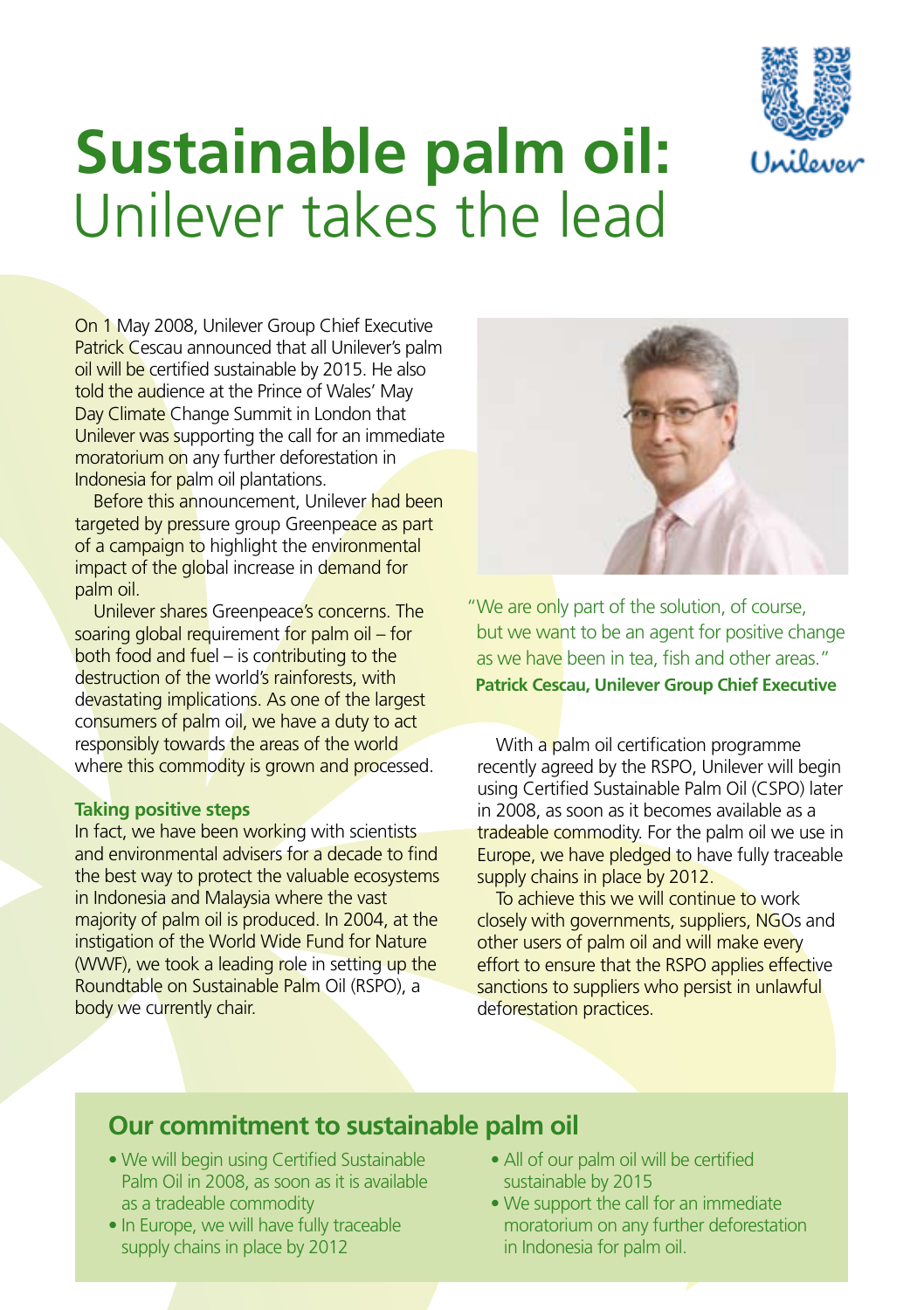# **Building commitment**  to a lasting solution

Unilever has a long history of using palm oil in its products. The company buys around 1.6 million tonnes of palm oil and its derivatives each year, accounting for approximately 4% of the world's supply. Palm oil ingredients are used in many of our brands, from margarine to soap.

 far, much of this growth has not been sustainable: plantations have been created or expanded by clearing Global palm oil consumption is soaring, partly due to increasing demand from developing markets such as China and India, and partly due to the rising call for biofuels. So rainforest, taking a huge toll on both the local habitat and climate change.

For the past decade we have been taking action. Palm oil has an extremely complex supply chain. The palm oil ingredients we use are grown, farmed, crushed, refned and processed frst in their country of origin, then transported by tanker to Europe where they are refned and processed further.

### **Living up to our promises**

 To be able to promise that the raw materials in our products are from certifed, genuinely sustainable producers, we need to be able

 to prove, to ourselves and to consumers, that that really is the case – and that supply chains are rigorously audited.

 "This is a ground-breaking development that could make all the difference to the future of the rainforests."

 **HRH The Prince of Wales** 

now has more than 300 members – including growers, processors, manufacturers, retailers, banks and NGOs – and represents more than 40% of global palm oil production. sustainable production of palm oil. In 2007 it launched a certifcation programme and the first Certified Sustainable Palm Oil (CSPO) will be available later this year. Back in 2004 Unilever was one of the founders of the global Roundtable on Sustainable Palm Oil (RSPO), which RSPO recently agreed criteria for the

 that, through leading by example, our actions will prompt more widespread responsible behaviour in the palm oil industry. Unilever has pledged that by 2015, 100% of its palm oil will be certifed sustainable. We hope



supply chain will involve determined effort by governments, NGOs, the industry itself and a range of other But we alone cannot change the world. The creation of a sustainable interested parties.

 Combined, their efforts will not only protect the environment, but also have the potential to increase yields by up to 50%. This will help the economies of producing countries and the livelihoods of those involved in the industry, and could well provide for the increasing demand – for consumer products at least – with no need to expand the existing plantation areas.

"These are ambitious targets and Unilever's readiness to take a leadership role in establishing secure, certified supply chains for palm oil is particularly significant."  **Jonathon Porritt, environmental campaigner and member of Unilever's Sustainable Development Panel** 



## Palm oil: at a glance

 A vegetable oil extracted from the fruit of oil palm trees, which have an economic life of about **25 years** 

 Oil palms grow in equatorial conditions in Asia, Latin America and Africa; more than **75%** of the world's supply comes from Malaysia and Indonesia

## Around **38 million**  tonnes were produced in 2007

 Production grows by **6%–10%** every year, mainly due to its use in biofuel production and the rising demand from China and India

 Since the 1990s the area of land used for palm oil cultivation has increased by about **43%** 

Unilever uses  $4\%$  of the  $\parallel$  We buy about  $1.6$  million  $\parallel$ 

Palm oil is a key ingredient in many of our brands, from margarine to soap